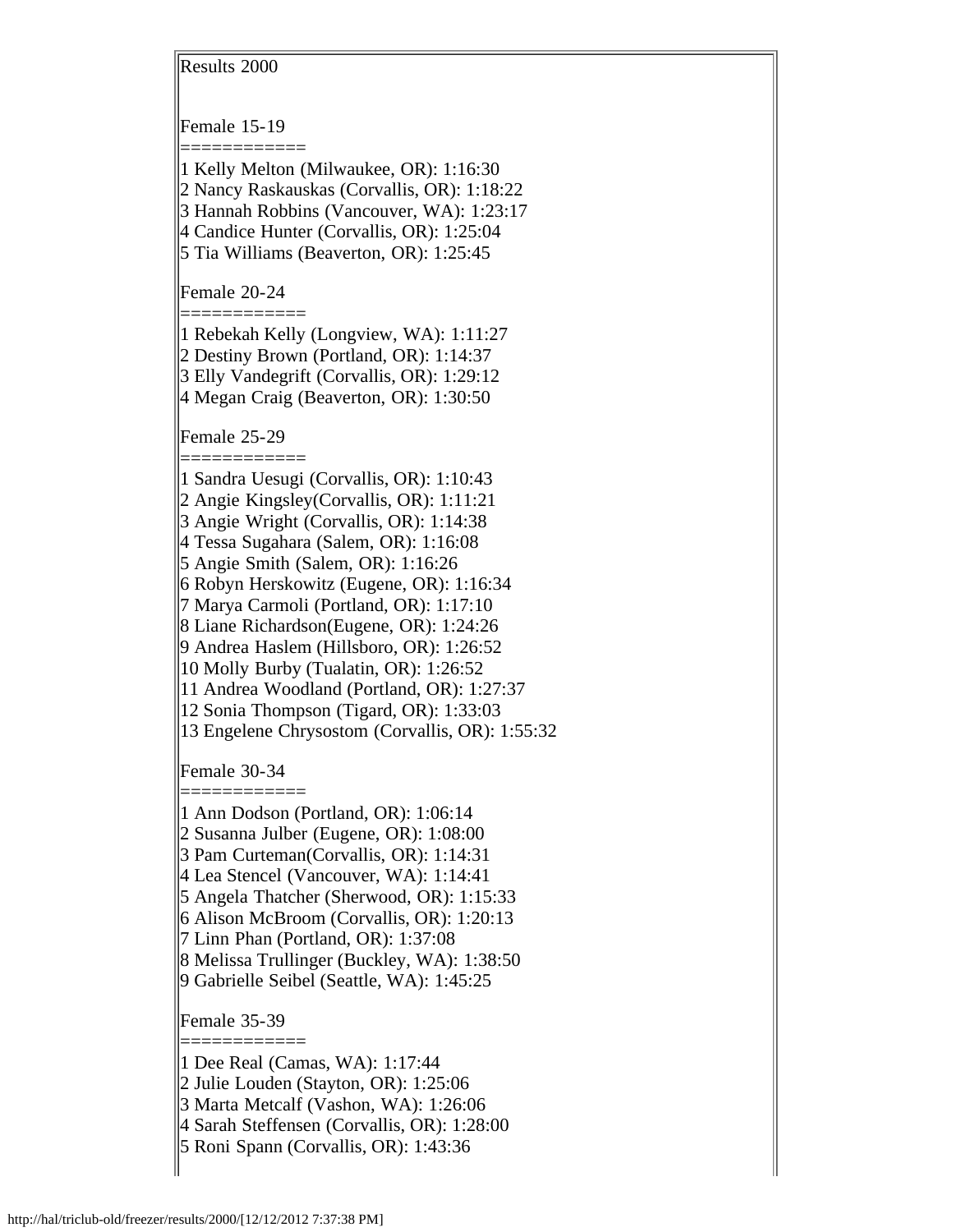Female 40-44 ============

1 Jill Schuldt (Portland, OR): 1:11:17 2 Lauri Richer (Corvallis, OR): 1:28:31

3 Shirley Haynes (Salem, OR): 1:45:11

Female 45-49

============ 1 Gloria Califf (Camas, WA): 1:11:41

2 Susan Collins (Portland, OR): 1:23:06

3 Victoria Nelson (Portland, OR): 1:23:27

4 Karen Lewis (Portland, OR): 1:23:33

5 Peggy Holstedt (Salem, OR): 1:27:18

6 Meg Rawlings (Medford, OR): 1:32:09

Female 50-59

============ 1 Laurie Binder (Portland, OR): 1:10:12 2 Gayle Evensen (Philomath, OR): 1:21:45 3 Sally Stafford (Corvallis, OR): 1:26:26 4 Iris Murray (Moscow, ID): 1:30:42

Male 15-19

========== 1 Nathan Muti (Milwaukee, OR): 1:07:57 2 Ryan Voltin (Corvallis, OR): 1:08:13 3 Brett Collins (Portland, OR): 1:08:52

4 Douglas Holstrom (Oregon City, OR): 1:16:06

Male 20-24

=========== 1 David Walker (Portlannd, OR): 0:58:24

2 Michael Owens (Moorpark, CA): 1:00:21

3 Aaron Mosi (Bellingham, WA): 1:00:37

4 Brian Cadman (Corvallis, OR): 1:02:41

5 John Raskauskas (Corvallis, OR): 1:03:11

6 Jeremy McDonald (Salem, OR): 1:05:07

7 Nathan Harris (Corvallis, OR): 1:05:31

8 Jesse Raskauskas (Corvallis, OR): 1:06:30

9 Todd Ellingson (Portland, OR): 1:08:40

10 Ricardo Medina (Ridgefield, WA): 1:10:56

11 Joshua Hanselman (Beaverton, OR): 1:15:59

12 Ken Rogowski(Corvallis, OR): 1:16:02

13 Jason Fuller (Corvallis, OR): 1:19:49

14 Eric Braddock (Corvallis, OR): 1:29:08

Male 25-29

==========

1 William Fleck (Corvallis, OR): 0:56:48

2 Jared Wilson (Hillsboro, OR): 0:58:37

3 Chris Scheller (Beaverton, OR): 0:59:39

4 Giles Thelen (Missoula, MT): 1:00:27

5 Don Guerra (Ashland, OR): 1:05:55

6 Ted Chaplain(Portland, OR): 1:07:08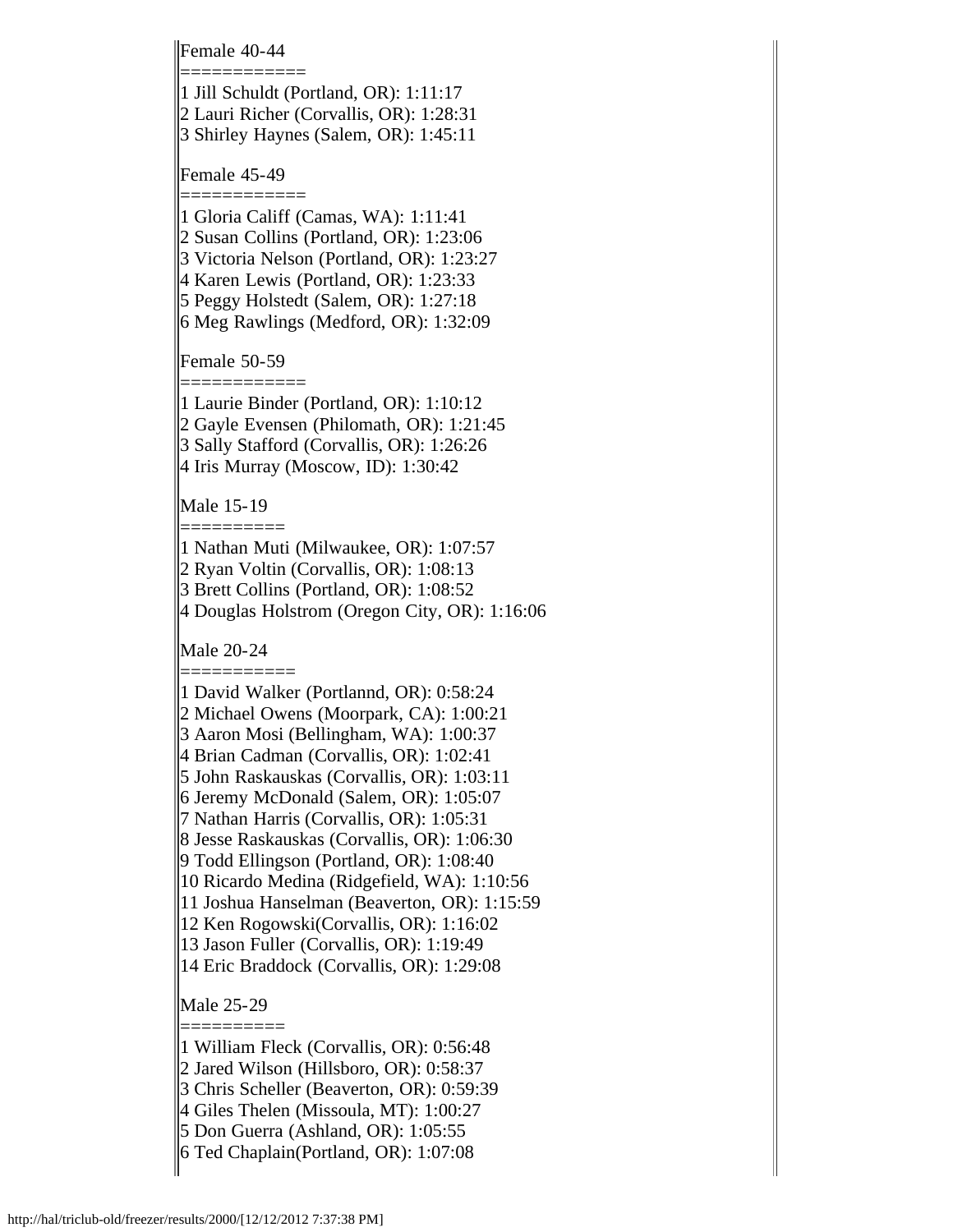7 Rob Kennell (Kennewick, WA): 1:08:28 8 Damon Schaefer(Beaverton, OR): 1:10:19 9 Michael Godsey (Portland, OR): 1:11:10 10 Chris Deardorff (Banks, OR): 1:11:34 11 Peter Matzka (Philomath, OR): 1:11:36 12 Tim Cadman (Corvallis, OR): 1:14:07 13 Pierce Smithwick (Corvallis, OR): 1:17:00 14 Jason Burby (Tualatin, OR): 1:19:49 15 Mark Timko (Seattle, WA): 1:23:46 16 Jeremy Appt (Corvallis, OR): 1:24:52 17 Scott Thompson (Tigard, OR): 1:33:03

Male 30-34

========== 1 Steffen Brocks (Portland, OR): 0:59:13 2 Robert Harvey (Oregon City, OR): 1:04:30 3 Kyle Will (Bend, OR): 1:05:56 4 Stuart Johnson (Portland, OR): 1:06:09 5 Aleksey Synkov (Beaverton, OR): 1:08:03 6 Bob Gorham (Portland, OR): 1:08:36 7 Timothy Beard (Bend, OR): 1:12:29 8 Rod Richeson (Tigard, OR): 1:18:24 9 Chad Goffin (Keizer, OR): 1:19:25 10 Stephen Nadler (Albany, OR): 1:20:39 11 Steve Broner (Silverdale, WA): 1:23:57

Male 35-39

========== 1 Shawn Burke (Brookings, OR): 1:02:17 2 David Bateman (Philomath, OR): 1:04:25 3 Mel Long (Oregon City, OR): 1:05:31 4 Craig Egner (Gresham, OR): 1:06:51 5 Rob Loper (Albany, OR): 1:07:03 6 Eric Shaw (Portland, OR): 1:08:54 7 Jonathan Wolf (Keizer, OR): 1:09:44 8 Roger Nyquist (Albany, OR): 1:12:11 9 Dennis Huff (Beaverton, OR): 1:13:50 10 Jeff Bemrose (Dallas, OR): 1:16:53 11 Michael Seibel (Seattle, WA): 1:19:40 12 David Lenhart (Tualatin, OR): 1:20:56

Male 40-44

========== 1 Jeff Storie (Corvallis, OR): 0:59:08

2 Richard Earle (Salem, OR): 1:00:22

3 Darrell Ross (Corvallis, OR): 1:05:13

4 Joe Ruwitch (Canby, OR): 1:09:54

5 Mike McPherson(Corvallis, OR): 1:11:31

6 Ken Wellner (Kennewick, WA): 1:13:44

7 Steve Noll (Cottage Grove, OR): 1:13:53

8 John Morris (Corvallis, OR): 1:15:11

Male 45-49

==========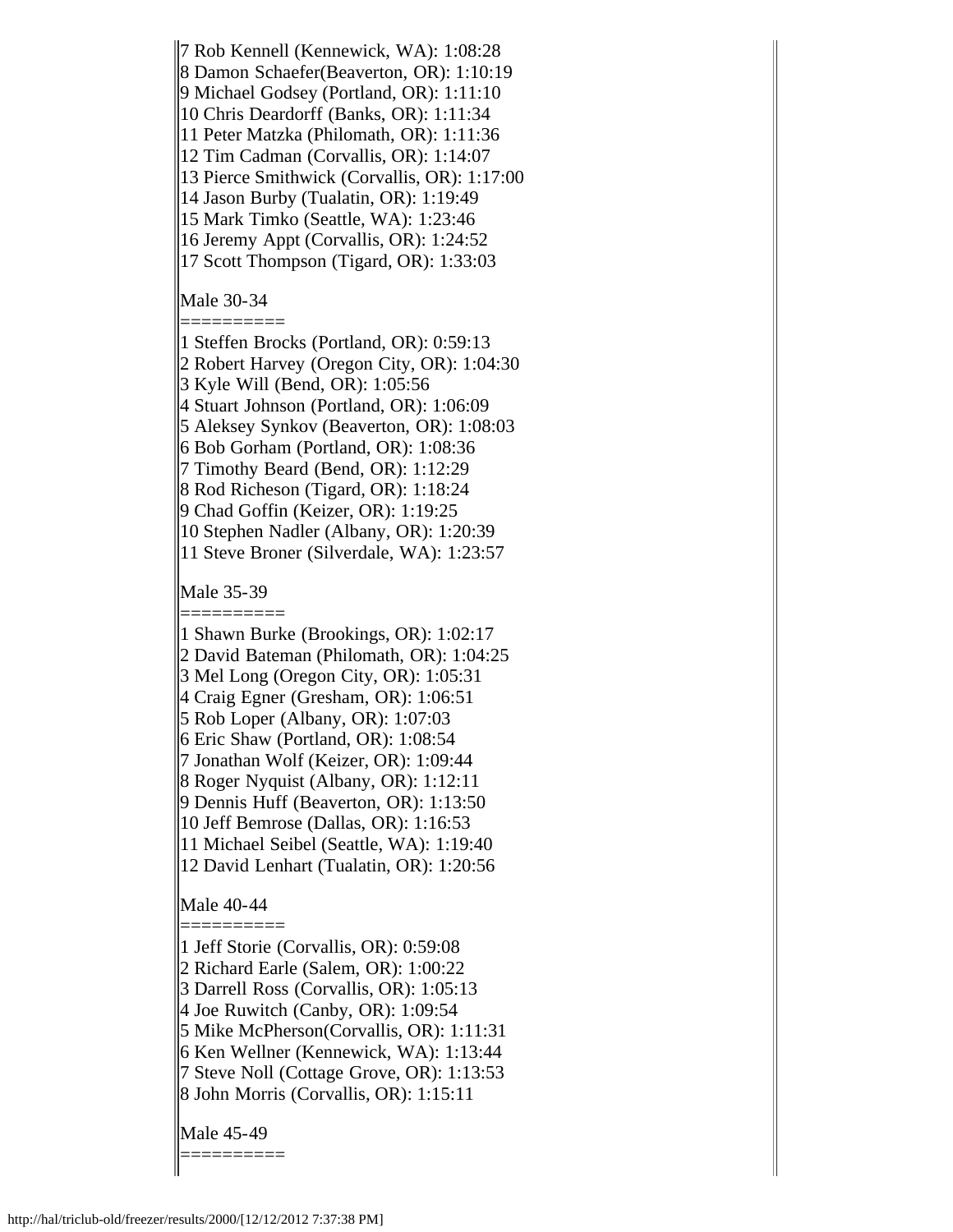1 Chip Greendale (Oregon City, OR): 1:05:04

2 John Collins (Portland, OR): 1:06:50

3 Patrick Erwert (Bend, OR): 1:07:12

4 Tim Corbett (Corvallis, OR): 1:11:40

5 Orlando Rugiero, Jr. (Eugene,OR): 1:12:59

6 Jim Morgan (Longview, WA): 1:13:10 7 Dave Chapman (Eugene, OR): 1:14:06

Male 50-59

==========

1 Even Evensen (Philomath, OR): 1:01:10 2 Alan Lyons (Portland, OR): 1:07:54 3 Kirk Rose (Albany, OR): 1:08:46 4 Russ Rudometkin(Medford, OR): 1:09:52 5 Ron Griswold(Brookings, OR): 1:11:32 6 Fred Robbins (Vancouver, WA): 1:15:06 7 Don Lenhart (Springfield, OR): 1:20:02 8 Robert Joerger (Salem, OR): 1:20:38 9 Rod Brown (Portland, OR): 1:21:35 10 John Spence (Salem, OR): 1:22:36 11 John Bond (Rogue River, OR): 1:25:50 12 Jay Goldstein (Portland, OR): 1:27:11 13 Randy Wilson (Oregon City, OR): 1:33:32 14 Doug Cross (Salem, OR): 1:47:16

Male 60-69

========== 1 Glen Murray (Moscow, ID): 1:12:42 2 Jim McDonald (Silverton, OR): 1:27:38

Female Mt. Bike

=============== 1 Megan Faris (Corvallis, OR): 1:14:37 2 Zuzana Vejlupkova (Corvallis, OR): 1:15:10 3 Megan Danforth (Missoula, MT): 1:16:46 4 Anne Flannery (Corvallis, OR): 1:18:40 5 Laura Culberson(Portland, OR): 1:24:43 6 Courtney Reid (Portland, OR): 1:25:22 7 Carolyn Teemer (Portland, OR): 1:25:44 8 Cheri Robinson (Corvallis, OR): 1:28:12 9 September Woolard (Salem, OR): 1:28:19 10 Cindy Flugum (Salem, OR): 1:29:07 11 Kate Wall (Corvallis, OR): 1:30:02 12 Andrea Gal (Corvallis, S): 1:33:26 13 Julie Bryan (Hillsboro, OR): 1:34:02 14 Heather Brenda (Stayton, OR): 1:34:28 15 Megan Field (Corvallis, OR): 1:38:10 16 Brooke Johnson (Corvallis, OR): 1:38:11 17 Denise Moore (Corvallis, OR): 1:41:02 18 Susan Garrison (Sunnyside, WA): 1:45:25 19 Mary Ann Warnke (Corvallis, OR): 1:47:08 20 Marganne Allen (Corvallis, OR): 1:52:16 21 Linda Kavan (Portland, OR): 2:00:39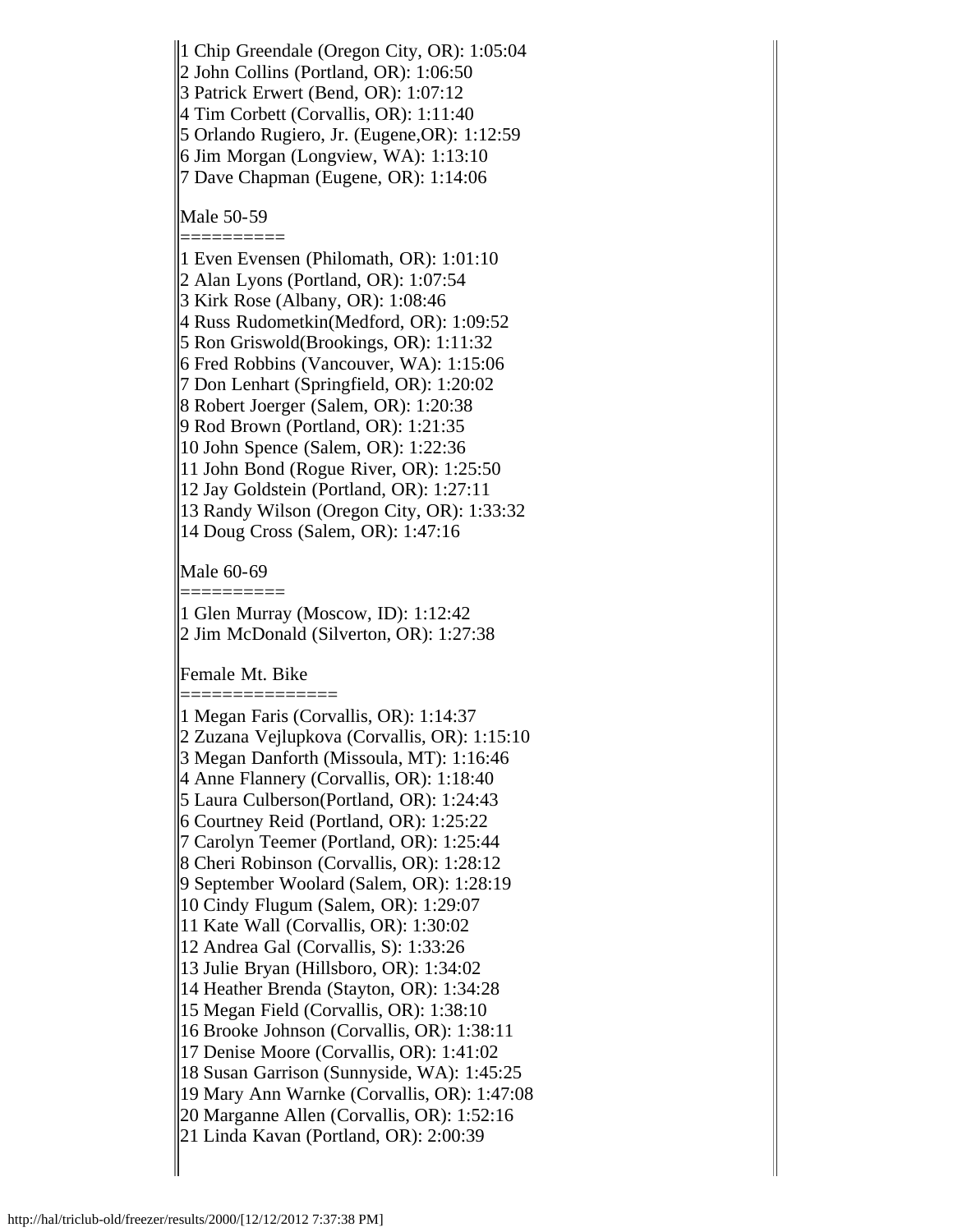Male Mt. Bike

============= 1 Denver Martin (Corvallis, OR): 1:04:48 2 Steve Hanson (Albany, OR): 1:08:30 3 Dawson Farr (Portland, OR): 1:09:03 4 Sam Smith-Rowe (Ashland, OR): 1:09:05 5 Rob Williams (Corvallis, OR): 1:10:29 6 Frank Ferschweiler (Beaverton,OR): 1:16:13 7 Tim Curtis (Tigard, OR): 1:17:48 8 Grant Camp (Corvallis, OR): 1:18:41 9 Scott Duncan (Corvallis, OR): 1:19:06 10 Matt Huff (Corvallis, OR): 1:22:20 11 Dan Pinard (Monmouth, OR): 1:25:36 12 Shawn Tyson (Corvallis, OR): 1:26:50 13 Brian Osborne (Corvallis, OR): 1:27:15 14 Frank Mazurkiewicz(Vancouver, WA): 1:42:45

Female Relay 90-

================

1 The 2 & the Doo (Gresham, OR): 1:19:59 2 Twisted Sistas (Salem, OR): 1:39:47

Male Relay 45-

==============

==============

==============

==============

1 Bad Buncha Boys (Gresham, OR): 1:16:14

Male Relay 90-

1 VarsityHouse (Corvallis, OR): 0:59:22

Male Relay 90+

1 Team Braincloud (Portland, OR): 1:12:49

Coed Relay 90-

1 Starbuck and Nana (Springfield, OR): 1:18:13 2 2 Chicks and a Dude (Corvallis, OR): 1:19:47

Coed Relay 90+

============== 1 Tri-N-4-Gold (Vancouver, WA): 1:14:37 2 Two Girls and A Guy (Corvallis, OR): 1:15:17

Female Overall

============== 1 Ann Dodson (Portland, OR): 1:06:14

2 Susanna Julber (Eugene, OR): 1:08:00

3 Laurie Binder (Portland, OR): 1:10:12

4 Sandra Uesugi (Corvallis, OR): 1:10:43

5 Jill Schuldt (Portland, OR): 1:11:17

6 Angie Kingsley (Corvallis, OR): 1:11:21

7 Rebekah Kelly (Longview, WA): 1:11:27

8 Gloria Califf (Camas, WA): 1:11:41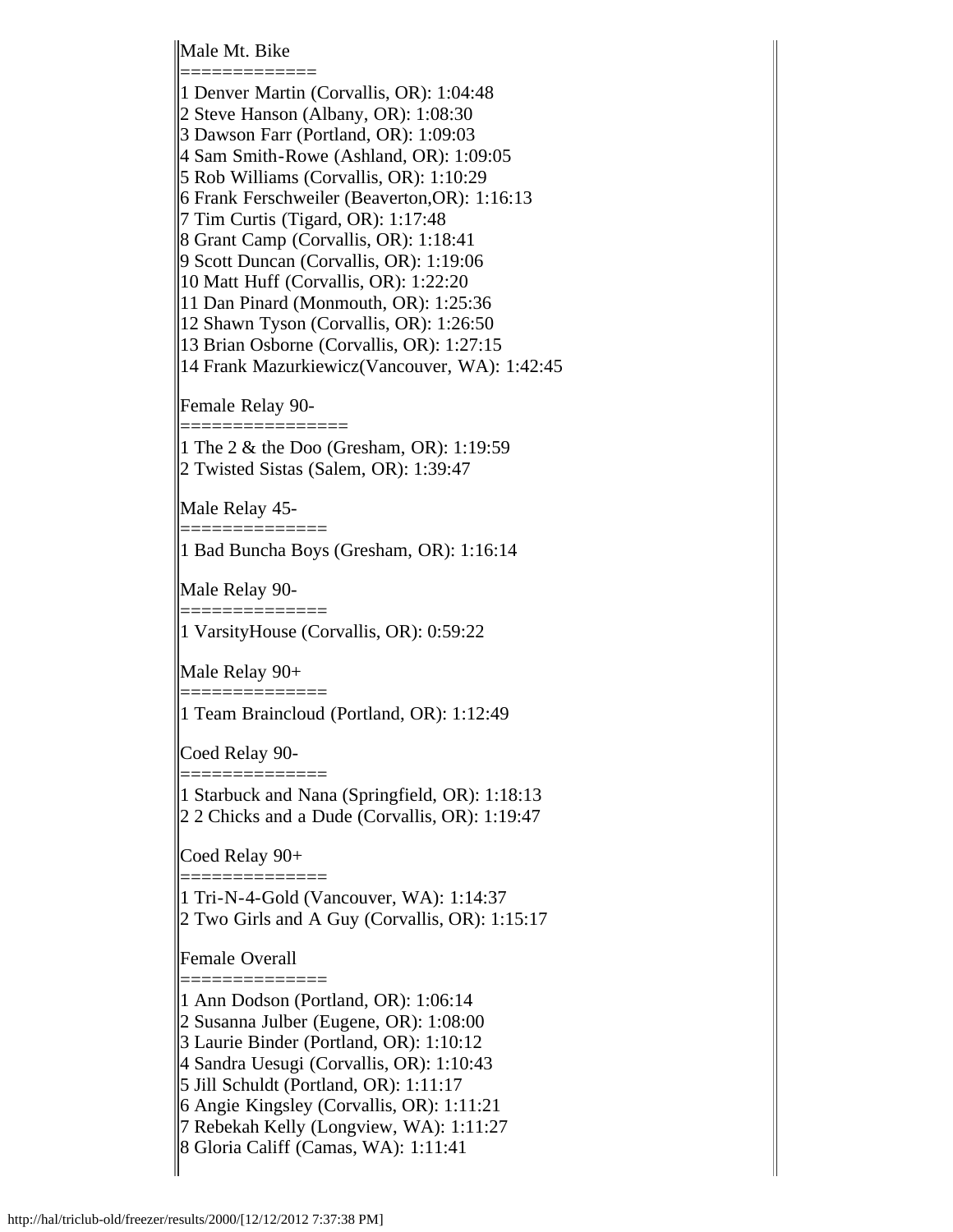9 Megan Faris (Corvallis, OR): 1:14:37 10 Destiny Brown (Portland, OR): 1:14:37 11 Angie Wright (Corvallis, OR): 1:14:38 12 Lea Stencel (Vancouver, WA): 1:14:41 13 Zuzana Vejlupkova (Corvallis, OR): 1:15:10 14 Angela Thatcher (Sherwood, OR): 1:15:33 15 Tessa Sugahara (Salem, OR): 1:16:08 16 Angie Smith (Salem, OR): 1:16:26 17 Kelly Melton (Milwaukee, OR): 1:16:30 18 Robyn Herskowitz (Eugene, OR): 1:16:34 19 Megan Danforth (Missoula, MT): 1:16:46 20 Marya Carmoli (Portland, OR): 1:17:10 21 Dee Real (Camas, WA): 1:17:44 22 Nancy Raskauskas(Corvallis, OR): 1:18:22 23 Anne Flannery (Corvallis, OR): 1:18:40 24 Alison McBroom (Corvallis, OR): 1:20:13 25 Gayle Evensen (Philomath, OR): 1:21:45 26 Susan Collins (Portland, OR): 1:23:06 27 Hannah Robbins (Vancouver, WA): 1:23:17 28 Victoria Nelson (Portland, OR): 1:23:27 29 Karen Lewis (Portland, OR): 1:23:33 30 Liane Richardson (Eugene, OR): 1:24:26 31 Laura Culberson (Portland, OR): 1:24:43 32 Candice Hunter (Corvallis, OR): 1:25:04 33 Julie Louden (Stayton, OR): 1:25:06 34 Courtney Reid (Portland, OR): 1:25:22 35 Carolyn Teemer (Portland, OR): 1:25:44 36 Tia Williams (Beaverton, OR): 1:25:45 37 Marta Metcalf (Vashon, WA): 1:26:06 38 Sally Stafford (Corvallis, OR): 1:26:26 39 Andrea Haslem (Hillsboro, OR): 1:26:52 40 Molly Burby (Tualatin, OR): 1:26:52 41 Peggy Holstedt (Salem, OR): 1:27:18 42 Andrea Woodland (Portland, OR): 1:27:37 43 Sarah Steffensen (Corvallis, OR): 1:28:00 44 Cheri Robinson (Corvallis, OR): 1:28:12 45 September Woolard (Salem, OR): 1:28:19 46 Lauri Richer (Corvallis, OR): 1:28:31 47 Cindy Flugum (Salem, OR): 1:29:07 48 Elly Vandegrift(Corvallis, OR): 1:29:12 49 Kate Wall (Corvallis, OR): 1:30:02 50 Iris Murray (Moscow, ID): 1:30:42 51 Megan Craig (Beaverton, OR): 1:30:50 52 Meg Rawlings (Medford, OR): 1:32:09 53 Sonia Thompson(Tigard, OR): 1:33:03 54 Andrea Gal (Corvallis, S): 1:33:26 55 Julie Bryan (Hillsboro, OR): 1:34:02 56 Heather Brenda (Stayton, OR): 1:34:28 57 Linn Phan (Portland, OR): 1:37:08 58 Megan Field (Corvallis, OR): 1:38:10 59 Brooke Johnson (Corvallis, OR): 1:38:11 60 Melissa Trullinger (Buckley, WA): 1:38:50 61 Denise Moore (Corvallis, OR): 1:41:02 62 Roni Spann (Corvallis, OR): 1:43:36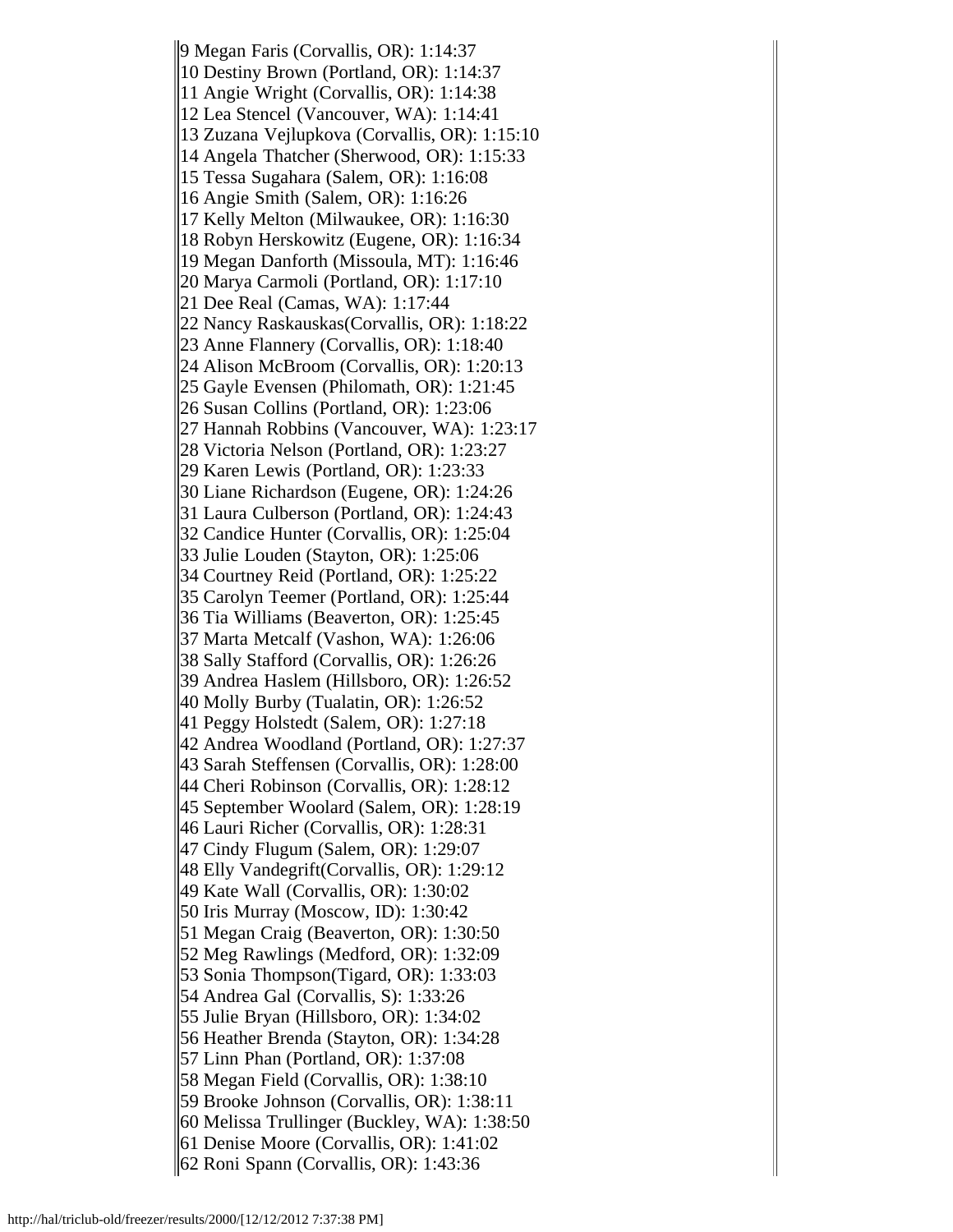63 Shirley Haynes (Salem, OR): 1:45:11

64 Gabrielle Seibel (Seattle, WA): 1:45:25

65 Susan Garrison (Sunnyside, WA): 1:45:25

66 Mary Ann Warnke (Corvallis, OR): 1:47:08

67 Marganne Allen (Corvallis, OR): 1:52:16

68 Engelene Chrysostom(Corvallis, OR): 1:55:32

69 Linda Kavan (Portland, OR): 2:00:39

Overall Male

============ 1 William Fleck (Corvallis, OR): 0:56:48 2 David Walker (Portlannd, OR): 0:58:24 3 Jared Wilson (Hillsboro, OR): 0:58:37 4 Jeff Storie (Corvallis, OR): 0:59:08 5 Steffen Brocks (Portland, OR): 0:59:13 6 Chris Scheller (Beaverton, OR): 0:59:39 7 Michael Owens (Moorpark, CA): 1:00:21 8 Richard Earle (Salem, OR): 1:00:22 9 Giles Thelen (Missoula, MT): 1:00:27 10 Aaron Mosi (Bellingham, WA): 1:00:37 11 Even Evensen (Philomath, OR): 1:01:10 12 Shawn Burke (Brookings, OR): 1:02:17 13 Brian Cadman (Corvallis, OR): 1:02:41 14 John Raskauskas (Corvallis, OR): 1:03:11 15 David Bateman (Philomath, OR): 1:04:25 16 Robert Harvey (Oregon City, OR): 1:04:30 17 Denver Martin (Corvallis, OR): 1:04:48 18 Chip Greendale (Oregon City, OR): 1:05:04 19 Jeremy McDonald (Salem, OR): 1:05:07 20 Darrell Ross (Corvallis, OR): 1:05:13 21 Mel Long (Oregon City, OR): 1:05:31 22 Nathan Harris (Corvallis, OR): 1:05:31 23 Don Guerra (Ashland, OR): 1:05:55 24 Kyle Will (Bend, OR): 1:05:56 25 Stuart Johnson (Portland, OR): 1:06:09 26 Jesse Raskauskas (Corvallis, OR): 1:06:30 27 John Collins (Portland, OR): 1:06:50 28 Craig Egner (Gresham, OR): 1:06:51 29 Rob Loper (Albany, OR): 1:07:03 30 Ted Chaplain (Portland, OR): 1:07:08 31 Patrick Erwert (Bend, OR): 1:07:12 32 Alan Lyons (Portland, OR): 1:07:54 33 Nathan Muti (Milwaukee, OR): 1:07:57 34 Aleksey Synkov (Beaverton, OR): 1:08:03 35 Ryan Voltin (Corvallis, OR): 1:08:13 36 Rob Kennell (Kennewick, WA): 1:08:28 37 Steve Hanson (Albany, OR): 1:08:30 38 Bob Gorham (Portland, OR): 1:08:36 39 Todd Ellingson (Portland, OR): 1:08:40 40 Kirk Rose (Albany, OR): 1:08:46 41 Brett Collins (Portland, OR): 1:08:52 42 Eric Shaw (Portland, OR): 1:08:54 43 Dawson Farr (Portland, OR): 1:09:03 44 Sam Smith-Rowe (Ashland, OR): 1:09:05

http://hal/triclub-old/freezer/results/2000/[12/12/2012 7:37:38 PM]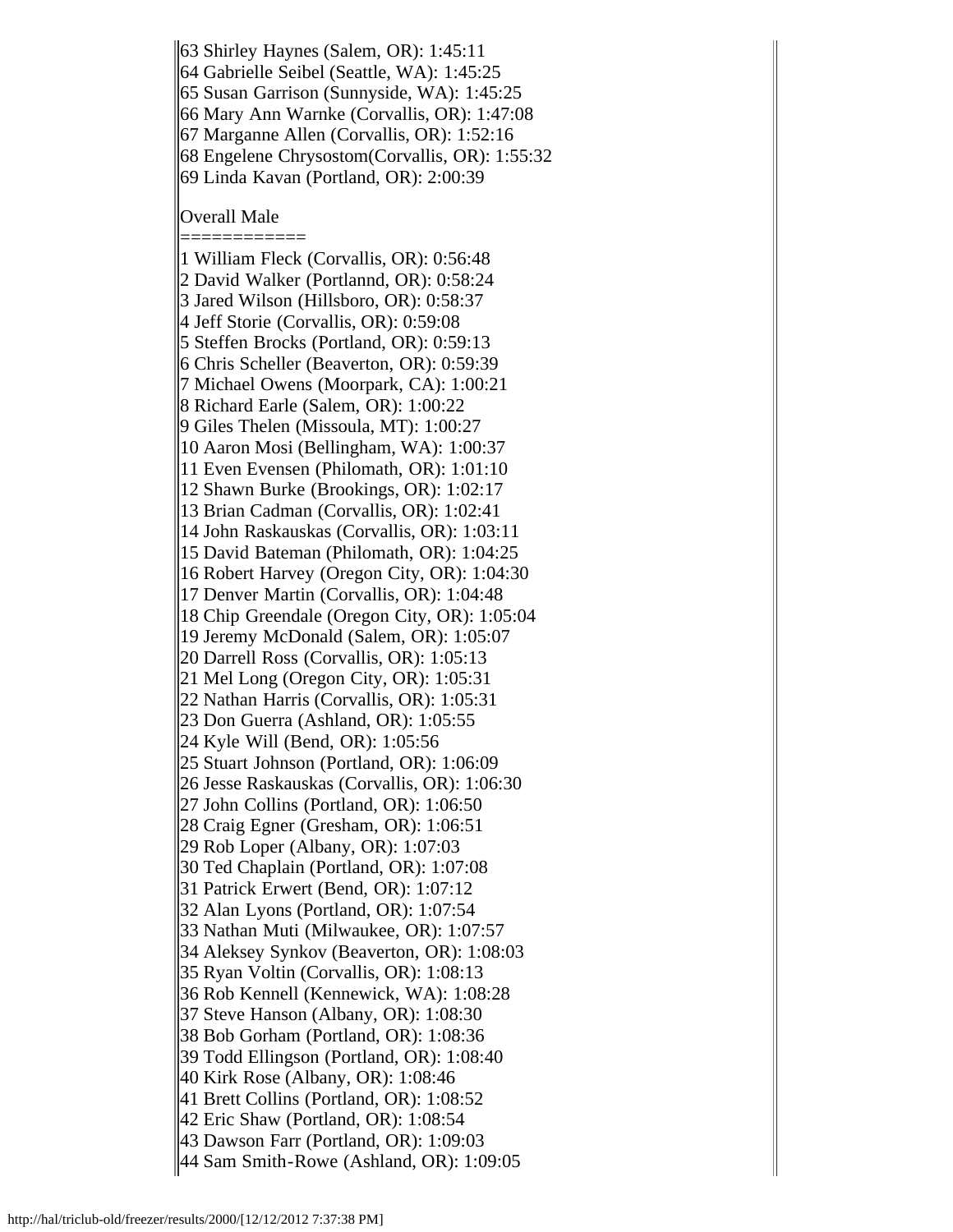45 Jonathan Wolf (Keizer, OR): 1:09:44 46 Russ Rudometkin (Medford, OR): 1:09:52 47 Joe Ruwitch (Canby, OR): 1:09:54 48 Damon Schaefer (Beaverton, OR): 1:10:19 49 Rob Williams (Corvallis, OR): 1:10:29 50 Ricardo Medina (Ridgefield, WA): 1:10:56 51 Michael Godsey (Portland, OR): 1:11:10 52 Mike McPherson (Corvallis, OR): 1:11:31 53 Ron Griswold (Brookings, OR): 1:11:32 54 Chris Deardorff (Banks, OR): 1:11:34 55 Peter Matzka (Philomath, OR): 1:11:36 56 Tim Corbett (Corvallis, OR): 1:11:40 57 Roger Nyquist (Albany, OR): 1:12:11 58 Timothy Beard (Bend, OR): 1:12:29 59 Glen Murray (Moscow, ID): 1:12:42 60 Orlando Rugiero Jr. (Eugene, OR): 1:12:59 61 Jim Morgan (Longview, WA): 1:13:10 62 Ken Wellner (Kennewick, WA): 1:13:44 63 Dennis Huff (Beaverton, OR): 1:13:50 64 Steve Noll (Cottage Grove, OR): 1:13:53 65 Dave Chapman (Eugene, OR): 1:14:06 66 Tim Cadman (Corvallis, OR): 1:14:07 67 Pam Curteman (Corvallis, OR): 1:14:31 68 Fred Robbins (Vancouver, WA): 1:15:06 69 John Morris (Corvallis, OR): 1:15:11 70 Joshua Hanselman(Beaverton, OR): 1:15:59 71 Ken Rogowski (Corvallis, OR): 1:16:02 72 Douglas Holstrom (Oregon City, OR): 1:16:06 73 Frank Ferschweiler(Beaverton, OR): 1:16:13 74 Jeff Bemrose (Dallas, OR): 1:16:53 75 Pierce Smithwick (Corvallis, OR): 1:17:00 76 Tim Curtis (Tigard, OR): 1:17:48 77 Rod Richeson (Tigard, OR): 1:18:24 78 Grant Camp (Corvallis, OR): 1:18:41 79 Scott Duncan (Corvallis, OR): 1:19:06 80 Chad Goffin (Keizer, OR): 1:19:25 81 Michael Seibel (Seattle, WA): 1:19:40 82 Jason Burby (Tualatin, OR): 1:19:49 83 Jason Fuller (Corvallis, OR): 1:19:49 84 Don Lenhart (Springfield, OR): 1:20:02 85 Robert Joerger (Salem, OR): 1:20:38 86 Stephen Nadler (Albany, OR): 1:20:39 87 David Lenhart (Tualatin, OR): 1:20:56 88 Rod Brown (Portland, OR): 1:21:35 89 Matt Huff (Corvallis, OR): 1:22:20 90 John Spence (Salem, OR): 1:22:36 91 Mark Timko (Seattle, WA): 1:23:46 92 Steve Broner (Silverdale, WA): 1:23:57 93 Jeremy Appt (Corvallis, OR): 1:24:52 94 Dan Pinard (Monmouth, OR): 1:25:36 95 John Bond (Rogue River OR): 1:25:50 96 Shawn Tyson (Corvallis, OR): 1:26:50 97 Jay Goldstein(Portland, OR): 1:27:11 98 Brian Osborne (Corvallis, OR): 1:27:15